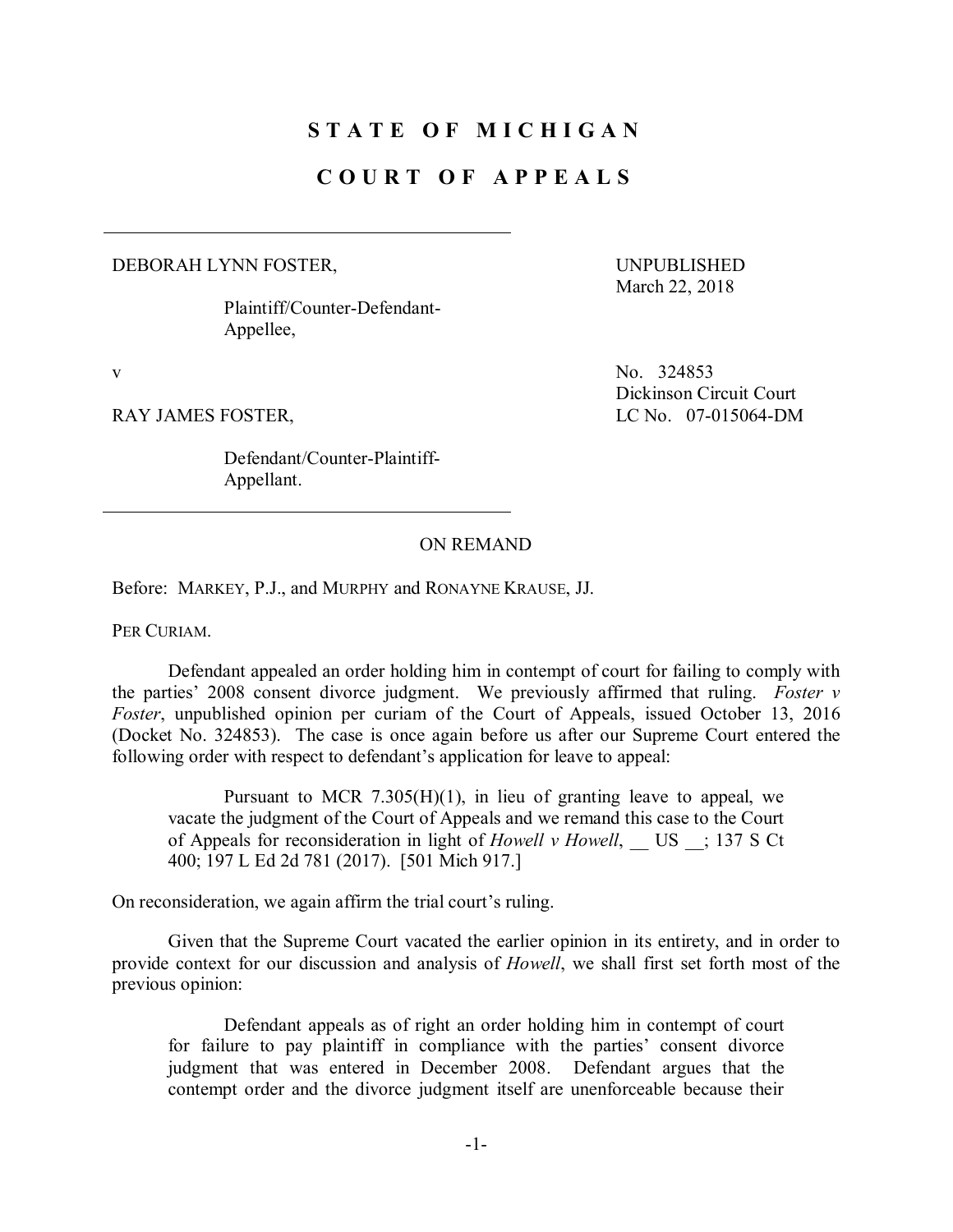effect is to require defendant to pay plaintiff a portion of his military disability benefits as part of the property settlement in violation of federal law. Defendant also presents arguments regarding alleged problematic factual findings and other legal shortcomings tied to entry of the divorce judgment. Defendant's arguments are effectively and ultimately rooted in the judgment of divorce and its terms; however, he never appealed that judgment, nor has he moved for relief from that judgment, MCR 2.612. Thus, defendant is engaging in an improper collateral attack on the divorce judgment. See *Kosch v Kosch*, 233 Mich App 346, 353; 592 NW2d 434 (1999) (the defendant's failure to appeal the original divorce judgment precluded collateral attack on the merits of the judgment and effectively constituted a stipulation to its provisions). Indeed, defendant agreed to the very provision in the divorce judgment that he now assails. Nevertheless, for the reasons set forth below, we also substantively reject defendant's arguments. . . . .

The parties were married on August 6, 1988, and plaintiff filed for divorce on November 20, 2007. Defendant had served in the military during, and prior to, the marriage, and he retired from the Army in September 2007. Defendant testified at the divorce hearing, which involved finalizing the parties' settlement, that he was receiving both military retirement pay and military disability benefits based on injuries he had sustained during the war in Iraq. Both parties waived their rights to seek spousal support and agreed that defendant's disability benefits were not subject to division by the court because they were not considered marital property under federal law. However, pursuant to the property settlement, plaintiff was awarded 50 percent of defendant's retirement pay, or "disposable military retired pay," as calculated based on defendant's creditable military service during the marriage. The parties also agreed to the inclusion of the following provision in the divorce judgment, which we shall refer to as the "offset provision:"

"If Defendant should ever become disabled, either partially or in whole, then Plaintiff's share of Defendant's entitlement shall be calculated as if Defendant had not become disabled. Defendant shall be responsible to pay, directly to Plaintiff, the sum to which she would be entitled if Defendant had not become disabled. Defendant shall pay this sum to Plaintiff out of his own pocket and earnings, whether he is paying that sum from his disability pay or otherwise, even if the military refuses to pay those sums directly to Plaintiff. If the military merely reduces, but does not entirely stop, direct payment to Plaintiff, Defendant shall be responsible to pay directly to Plaintiff any decrease in pay that Plaintiff should have been awarded had Defendant not become disabled, together with any Cost of Living increases that Plaintiff would have received had Defendant not become disabled. Failure of Defendant to pay these amounts is punishable through all contempt powers of the Court."

At the divorce hearing, the trial court questioned the attorneys regarding the language of the offset provision, noting that it seemed to suggest that defendant was not currently receiving any disability benefits, which was not the case. Counsel for both parties acknowledged that the language was awkward, but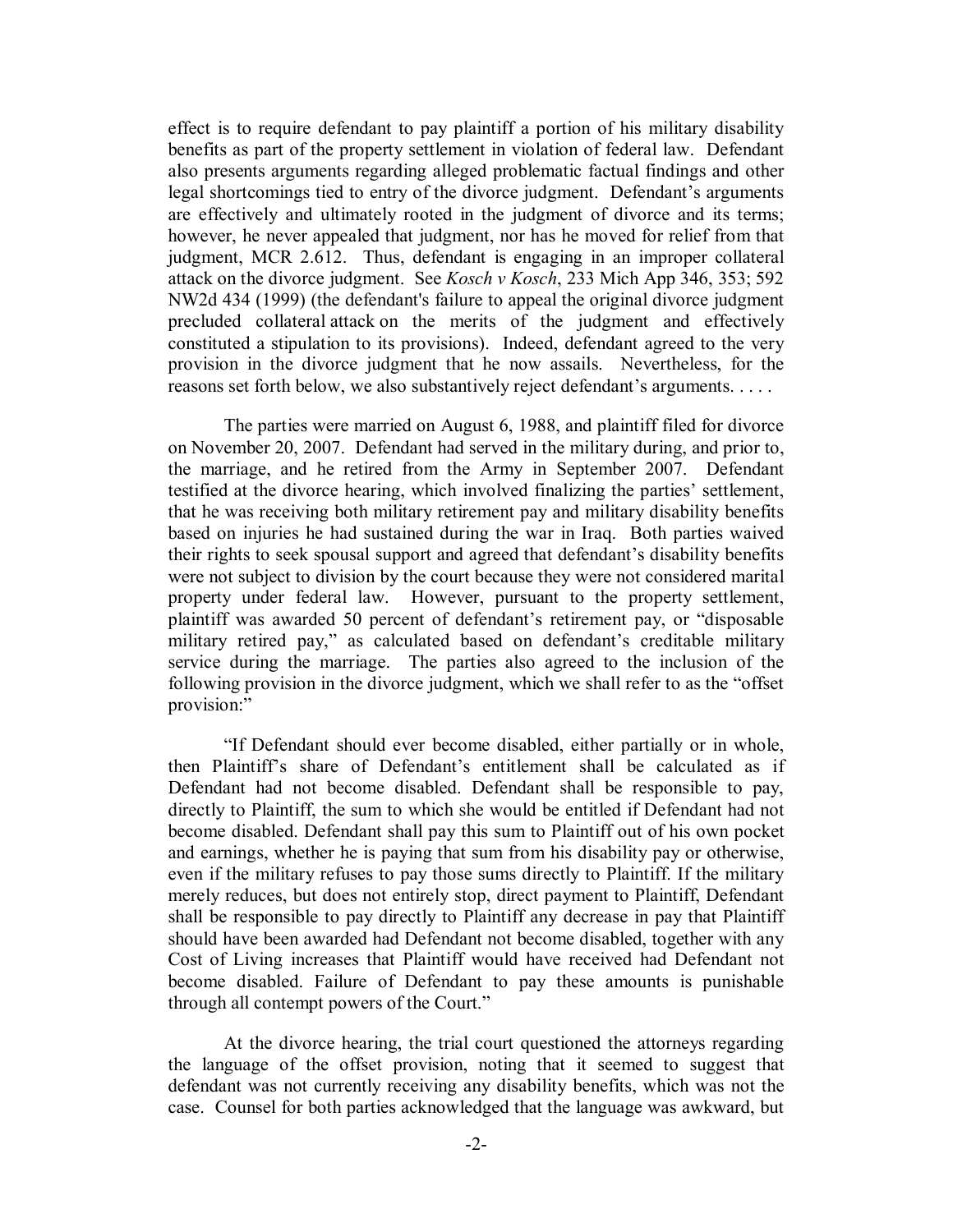explained that the intent was simply to address a scenario in which defendant became entitled to and accepted more disability benefits than currently being received, inversely diminishing the retirement benefits that were being divided and awarded to plaintiff. The purpose of the offset provision was to protect plaintiff in such a scenario. The trial court also discussed the offset provision with defendant in the following exchange:

*Court.* "All right, . . . Mr. Foster, you do acknowledge that if you were to defer any of your current military retirement pay or convert it to disability pay, or if your military retirement pay were reduced because the level of your disability pay was increased, you acknowledge this Court's ability to enforce payment to Ms. Foster the level of benefits that she would be entitled [to] presently from your retirement pay?

## *Defendant*. Yes."

Shortly after the entry of the divorce judgment, defendant became eligible for and began receiving increased disability benefits, which consequently reduced the amount of his retirement payments and the amount plaintiff received from defendant's military retirement pay. This was the precise circumstance that the parties had contemplated in drafting and agreeing to the offset provision. However, defendant failed to comply with the divorce judgment by paying plaintiff the difference between the reduced amount of retirement pay she received and the amount that she had received at the time of the divorce judgment. A number of show cause and contempt proceedings took place over several years, leading to the order that defendant now appeals, wherein the trial court held defendant in contempt for failure to pay plaintiff in compliance with the consent divorce judgment. The court ordered him to pay plaintiff \$1,000 per month, with \$812 credited as current payments due under the divorce judgment and \$188 to be credited against the arrearage of \$34,398 until the arrearage was paid in full.

Defendant's primary argument on appeal is that the divorce judgment and the trial court's order enforcing the judgment were legally invalid because they required him to pay plaintiff a portion of his disability benefits in violation of federal law. We disagree. Defendant's argument entails statutory construction and questions of law in general, which we review de novo on appeal. *Snead v John Carlo, Inc*, 294 Mich App 343, 354; 813 NW2d 294 (2011).

"Members of the Armed Forces who serve for a specified period, generally at least 20 years, may retire with retired pay." *Mansell v Mansell*, 490 US 581, 583; 109 S Ct 2023; 104 L Ed 2d 675 (1989) (citations omitted). And retired or retirement pay is generally subject to division in state court divorce proceedings under the Uniformed Services Former Spouses' Protection Act (USFSPA), 10 USC 1408. *Id.* at 584-585; *Megee v Carmine*, 290 Mich App 551, 562; 802 NW2d 669 (2010). With respect to disability pay, "[m]ilitary veterans in general are entitled to compensation for service-connected disabilities under 38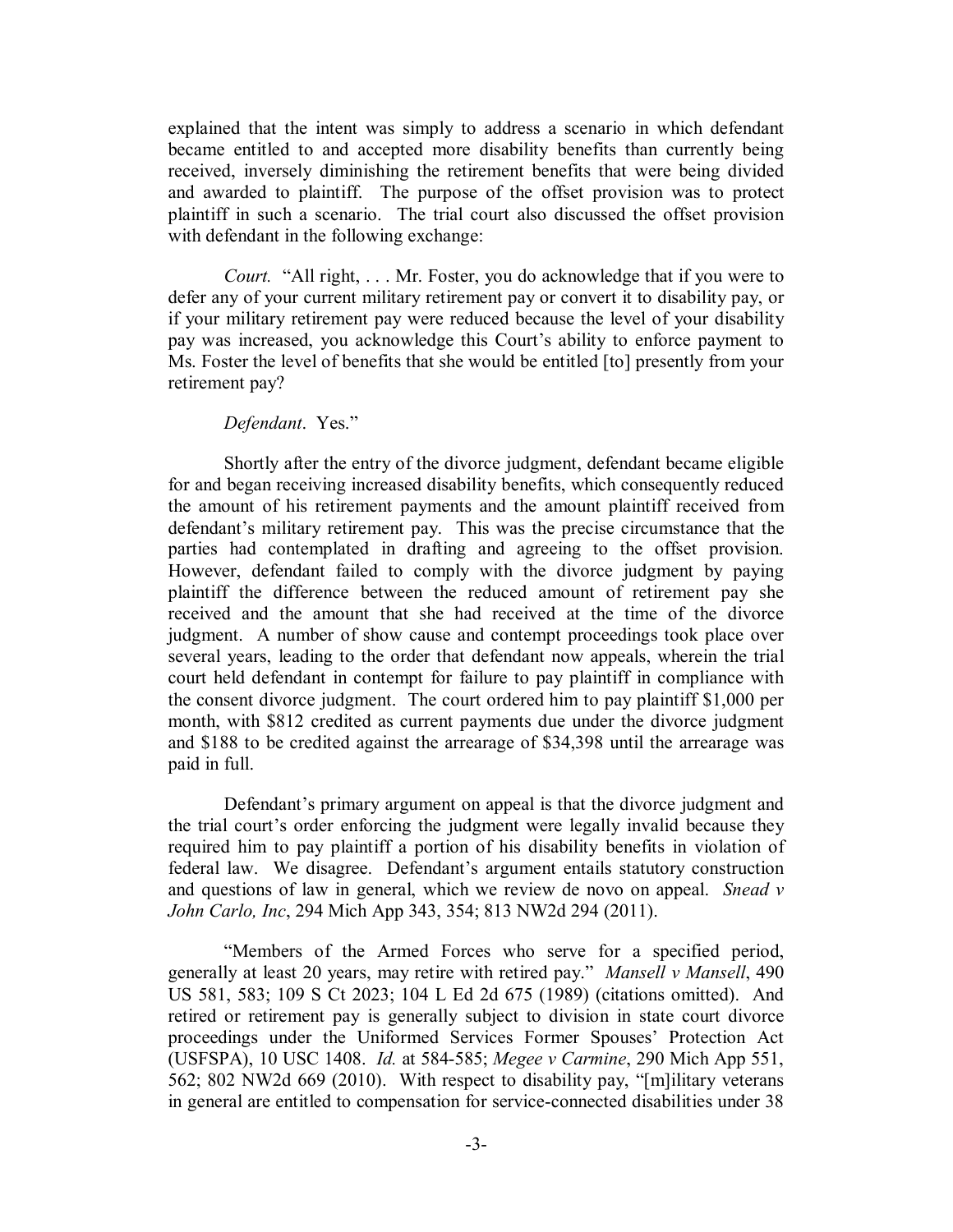USC 1101 *et seq*.," sometimes referred to as "VA disability benefits." *Megee*, 290 Mich App at 560. Pursuant to 10 USC 1414(a)(1), as effective January 1, 2004, " 'a member or former member of the uniformed services who is entitled for any month to retired pay and who is also entitled for that month to veterans' disability compensation for a qualifying service-connected disability . . . is entitled to be paid both for that month . . . .<sup>'</sup> " *Id.* at 560-561 (ellipses in *Megee*). "This concurrent receipt of military retirement pay and VA disability benefits is commonly referred to as CRDP, which stands for 'concurrent retirement and disability pay.' " *Id.* at 561 (citation omitted). Another form of military disability pay, separate from standard VA disability benefits, is combat-related special compensation (CRSC), 10 USC 1413a. *Id.* at 552-553. "To be eligible for CRSC, a person must be a member of the uniformed services who is entitled to retired pay and who has a *combat-related* disability." *Id.* at 560, citing 10 USC 1413a(c) (emphasis added). A veteran who is qualified for CRDP (retirement pay plus VA disability pay) and who is also qualified for CRSC (combat-related disability pay), may elect to receive CRDP or CRSC, but not both. *Megee*, 290 Mich App at 561.

According to defendant, he became entitled to receive CRSC, which determination was apparently made retroactive to a date preceding entry of the divorce judgment. Defendant elected to receive CRSC, which resulted in a diminution of his retirement pay and plaintiff's 50 percent award of that pay. See *Megee*, 290 Mich App at 561 ("Plaintiff elected CRSC, which effectively discontinued his retirement pay that had been subject to the QDRO, halting payments to defendant."). The *Megee* panel observed the following concerning CRSC and the division of waived retirement pay related to CRSC, i.e., retirement pay that is not being received because of a CRSC election:

"The trial court here effectively divided plaintiff's CRSC and, although *Mansell* did not directly address division of disability pay, the USFSPA clearly does not allow such a division. Subsection (c)(1) of the USFSPA, 10 USC 1408(c)(1), permits a court to treat only "disposable retired pay" as "property of the member and his spouse," and CRSC is "not retired pay," 10 USC 1413a(g). Accordingly, the trial court erred by dividing plaintiff's CRSC and forcing plaintiff to pay a portion of his CRSC to defendant. However, on the subject addressed in *Mansell*, i.e., dividing waived retirement pay, the *Mansell* decision actually supports making plaintiff in the case at bar pay defendant half of the retirement pay that he would be receiving but for his election to take CRSC. The *Mansell* Court concluded that waived retirement pay could not be divided as property in circumstances in which the pay had been waived in favor of title 38 VA disability benefits, given that the definition of "disposable retired pay" in 10 USC 1408(a)(4)(B) excludes consideration of amounts waived in order to receive title 5 or title 38 compensation. Under the reasoning and rationale of *Mansell*, there would be no prohibition here against considering for division waived retirement pay under the USFSPA because we are addressing a waiver of title 10 CRSC not mentioned in 10 USC  $1408(a)(4)(B)$ . Thus, all of plaintiff's envisioned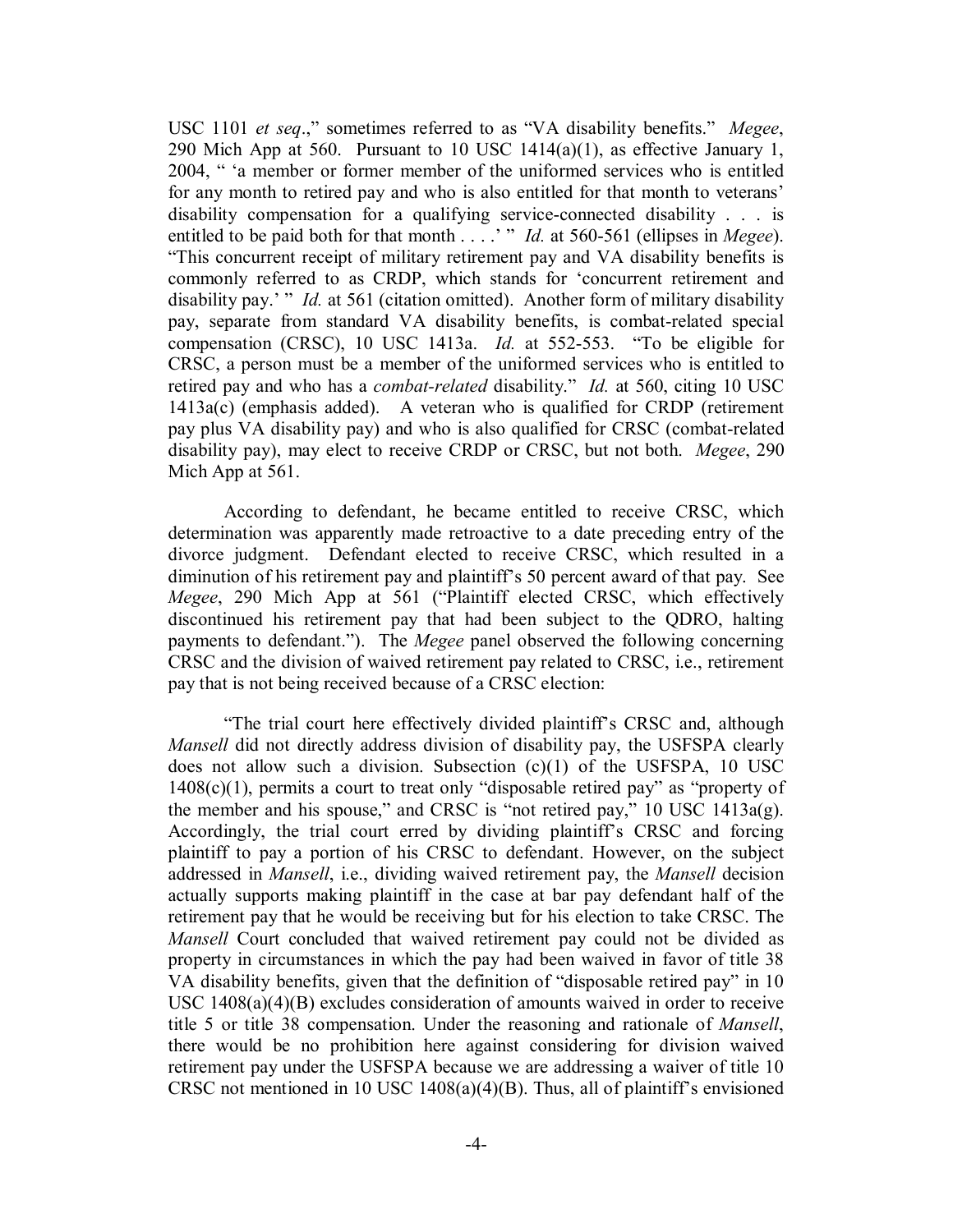yet waived military-retirement pay can be divided without offending the USFSPA or *Mansell*. Accordingly, there is no bar to ordering plaintiff to compensate defendant in an amount equal to 50 percent of plaintiff's envisioned retirement pay as intended under the terms of the divorce judgment after plaintiff made a unilateral and voluntary postjudgment election to waive his retirement pay in favor of disability benefits contrary to the terms of the judgment.

\* \* \*

We hold that a military spouse remains financially responsible to compensate his or her former spouse in an amount equal to the share of retirement pay ordered to be distributed to the former spouse as part of a divorce judgment's property division when the military spouse makes a unilateral and voluntary postjudgment election to waive the retirement pay in favor of disability benefits contrary to the terms of the divorce judgment. Conceptually, and consistently with extensive caselaw from other jurisdictions, we are dividing waived retirement pay in order to honor the terms and intent of the divorce judgment. Importantly, we are not ruling that a state court has the authority to divide a military spouse's CRSC, nor that the military spouse can be ordered by a court to pay the former spouse using CRSC funds. Rather, the compensation to be paid the former spouse as his or her share of the property division in lieu of the waived retirement pay can come from any source the military spouse chooses, but it must be paid to avoid contempt of court. To be clear, nothing in this opinion should be construed as precluding a military spouse from using CRSC funds to satisfy the spouse's obligation if desired. [*Megee*, 290 Mich App at 566-567, 574-575 (footnote omitted).]"

*Megee* governs and dictates, given the involvement of CRSC, that the offset provision in the consent divorce judgment is fully enforceable through the trial court's contempt powers. Defendant attempts to distinguish *Megee* on the basis that, because of the retroactive nature of the CRSC award, he effectively became entitled to and elected CRSC and waived retirement pay *prior* to entry of the divorce judgment, whereas *Megee* concerned a unilateral, *postjudgment*  election to waive retirement pay and opt for CRSC. Defendant's argument construes *Megee* much too narrowly and misses the broader legal principle that emanates from *Megee*, which is that a state divorce court has the authority to divide waived retirement pay, which waiver had resulted from a veteran's decision to elect CRSC, so long as the court does not directly order payment from CRSC funds. $1$  Thus, assuming for the sake of argument that defendant's waiver of retirement pay and election of CRSC must be treated as having already

 $1$  The contempt order does not require payment from CRSC funds, nor do we construe the divorce judgment's offset provision as ordering payment from CRSC funds, and any such construction must be avoided.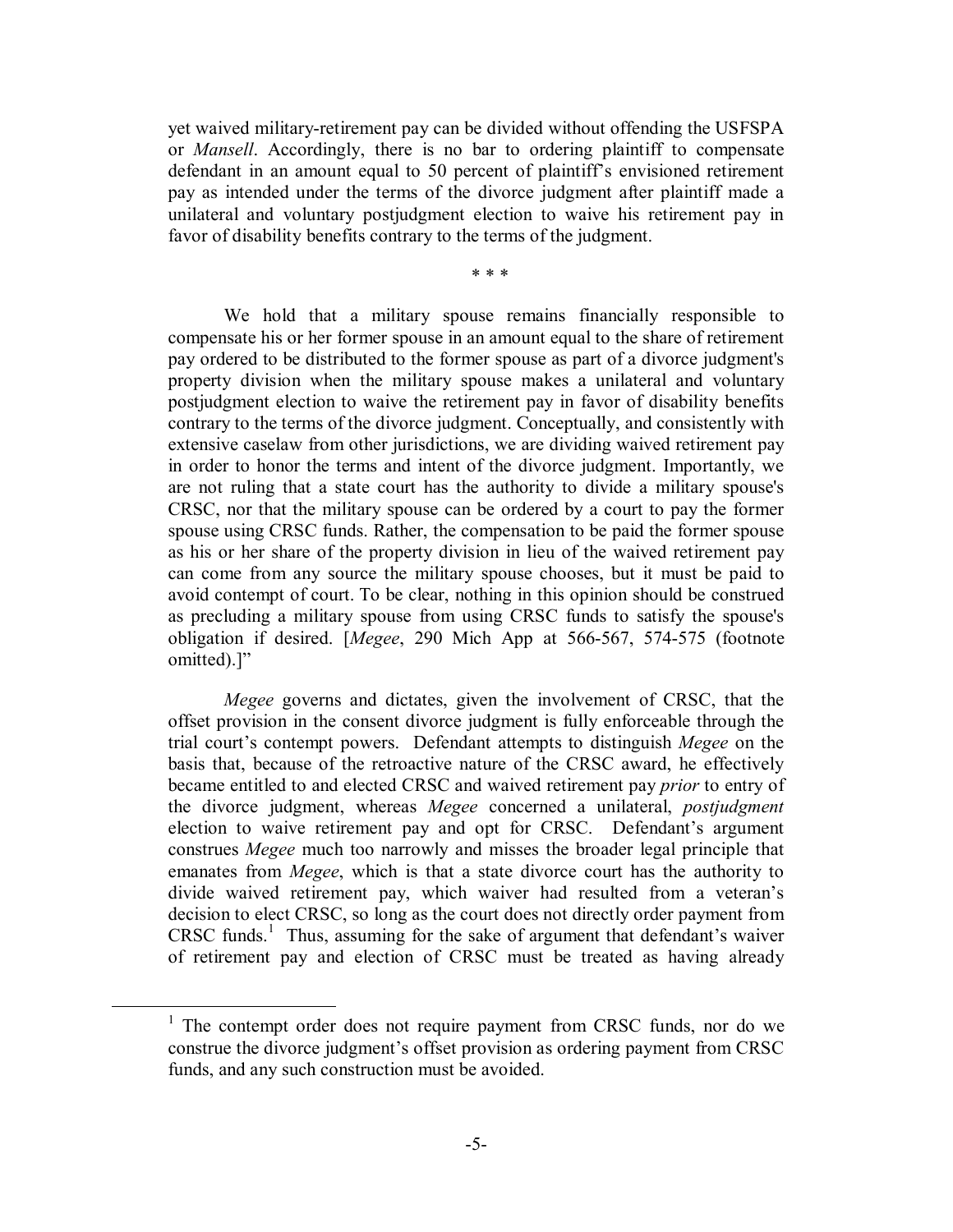occurred when the divorce judgment was entered, the offset provision contemplating the division of waived retirement benefits was nonetheless valid and enforceable under *Megee*.

Defendant presents an alternative argument under 38 USC 5301, which regards the nonassignability and exempt status of veterans' benefits. Defendant's argument is woefully undeveloped and we deem it waived. See *Mudge v Macomb Co*, 458 Mich 87, 104-105; 580 NW2d 845 (1998). Moreover, as ruled earlier, the argument reflects an improper collateral attack on the judgment of divorce. See *Kosch*, 233 Mich App at 353. Finally, 38 USC 5301(a)(1) speaks of precluding the assignment of benefits "except to the extent specifically authorized by law[.]" As noted above, the USFSPA generally permits the division of disposable retired pay in state divorce actions, and the instant dispute concerns the division of waived retirement pay, which the *Megee* panel held was proper under federal law when the waiver is in relation to a CRSC election. *Megee*, 290 Mich App at 566-567, 574-575.

Finally, defendant poses arguments regarding alleged mistakes of fact by the trial court, along with purported fraud and unconscionable advantage, all tied to the procurement of the divorce judgment. These arguments are an improper and untimely attempt to relitigate the divorce action that was settled years ago absent appeal, and the arguments are therefore rejected. We additionally note that defendant's assertion that the trial court was factually mistaken with respect to whether defendant was suffering from a disability at the time of the divorce hearing is belied by the record. The trial court expressly recognized that defendant was currently receiving disability benefits and sought clarification from the parties concerning the language in the offset provision that suggested otherwise. In sum, defendant's arguments are unavailing. . . . . [*Foster*, unpub op at 1 to 5 (alterations in original opinion).]

Now, we turn our attention to our Supreme Court's remand order and the decision in *Howell* issued by the United States Supreme Court. In *Howell*, 137 S Ct at 1402, the Court stated and ruled:

A federal statute provides that a State may treat as community property, and divide at divorce, a military veteran's retirement pay. See 10 USC 1408(c)(1). The statute, however, exempts from this grant of permission any amount that the Government deducts "as a result of a waiver" that the veteran must make "in order to receive" disability benefits.  $\S 1408(a)(4)(B)$ .<sup>[2</sup>] We have held that a State cannot treat as community property, and divide at divorce, this portion (the waived portion) of the veteran's retirement pay.

<sup>&</sup>lt;sup>2</sup> The language in 10 USC 1408(a)(4)(B) is now found in 10 USC 1408(a)(4)(A)(ii). See *Howell*, 137 S Ct at 1403.